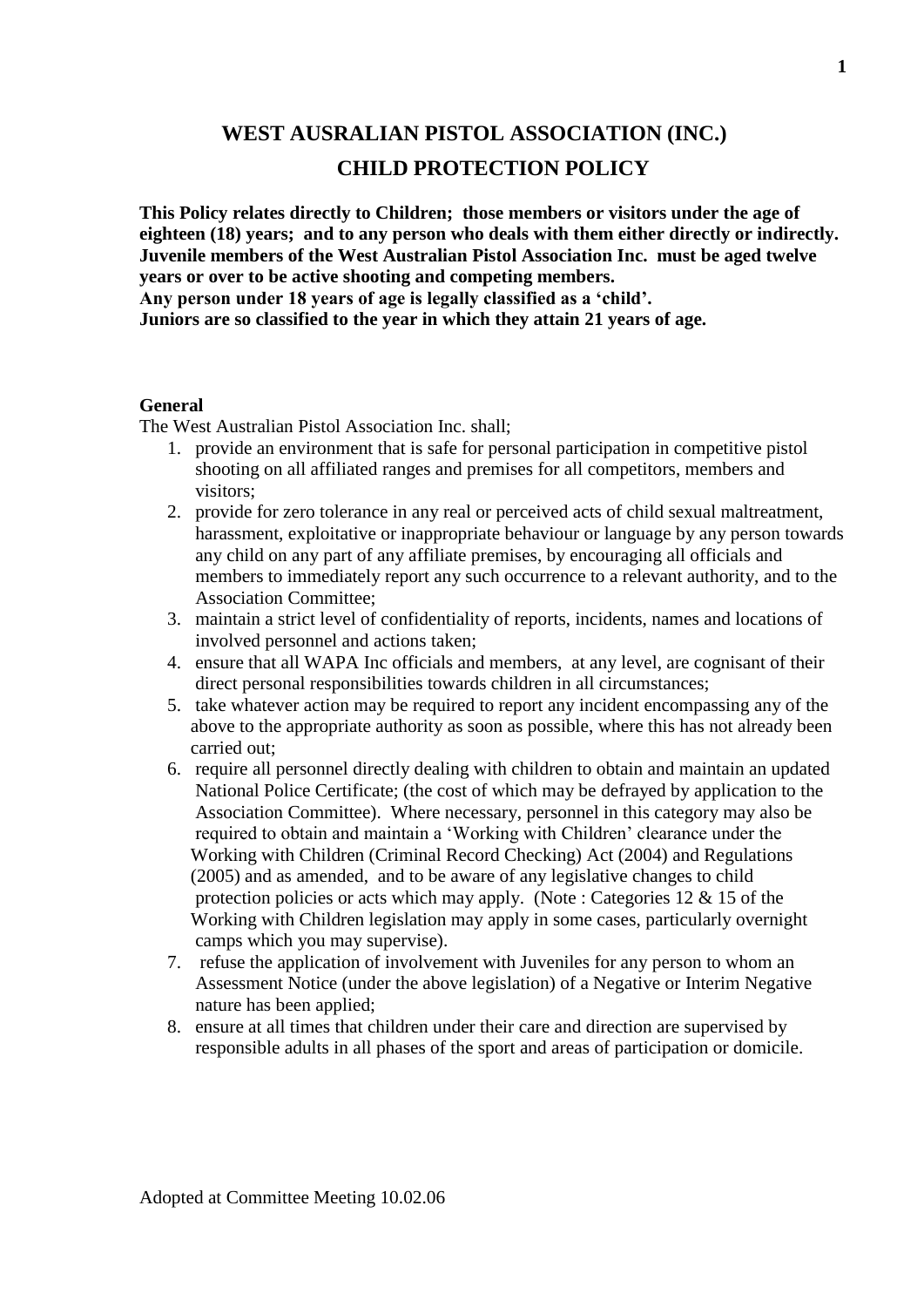## **Code of Conduct.**

All managers, directors, coaches and other officials shall;

- 1. agree to abide by and uphold the Code of Conduct prior to assuming any duty;
- 2. maintain a 'duty of care' and general accountability of supervision towards team members; with special reference to their individual responsibility towards those under 18;
- 3. institute a climate of direct, honest and respectful participation, wherein those in their charge and their respective parents or guardians are empowered to express their concerns and considerations;
- 4. at all times ensure that physical contact between individuals and between participants and officials is strictly only that ;
	- which is appropriate to the situation;
	- which is necessary and personally required for the skills development of that individual;
	- will provide a safe environment for participants for training and competition;
	- is within the WAPA Inc. rules and regulations:
	- which is in 'line of sight' of other adults where this is possible;
- 5. ensure total impartiality between those under direction and supervision;
- 6. not engage in any inappropriate or suggestive conversation or remarks of a sexual, racial or derogatory nature;
- 7. be fair and considerate to all involved in coaching/training sessions;
- 8. not engage or allow others to become engaged in;
	- a. intimidating, abusive or humiliating initiation ceremonies of any type;
	- b. becoming domiciled in sleeping quarters wherein juveniles or juniors are also housed unless at least one other adult person is present at all times;
	- c. being involved in any aggressive, physically distressing or sexually provocative activity or inappropriate physical contact with juveniles;
	- d. sexually suggestive comment to or about a juvenile member;
- 9. at all times keep an 'open door' policy when conducting briefings, meetings and training sessions of juveniles.

### **WAPA Responsibilities.**

- 1. To provide an appropriate and adequate level of support and response to any member who reports any allegation or accusation of abuse of any nature, and to any member who is abused, (physically, mentally or psychologically) or is harassed, intimidated or threatened, or considers that they have been placed in such a position.
- 2. To ensure that information of any sort received or gathered is held and treated with the utmost confidence.
- 3. To treat all personnel involved in confidence, with impartiality and respect; providing, at all times, procedural fairness to all.
- 4. To ensure that all participants are able to adequately express their actions and considerations in a forum where 'natural justice' prevails.
- 5. To consider when police involvement is appropriate and warranted and act accordingly.
- 6. To inform the parents or guardians of a juvenile involved of the details of any proceedings and provide them an opportunity to make appropriate constructive comment relevant to the circumstances.